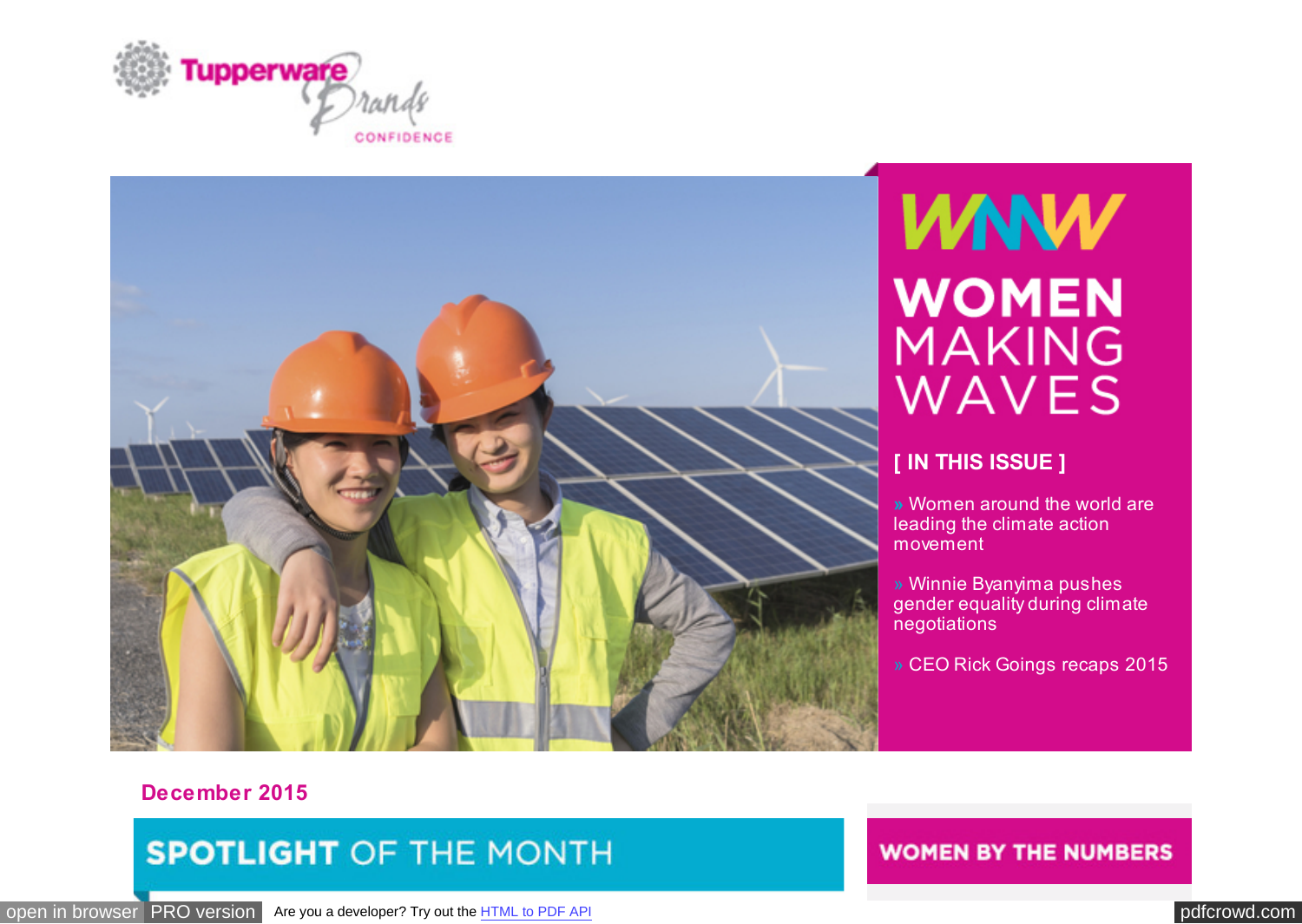All around the world, we are seeing extreme weather patterns attributable to climate change – including increased flooding, heat waves and droughts. These phenomena cause disruptions in ecosystems, leading to dangerous consequences like food shortages and increases in insect-borne illnesses. Whether you're a tiny country with a [rapidly disappearing coastline like Kiribati](http://www.upworthy.com/the-president-of-this-island-nation-just-gave-an-unusual-thank-you-for-a-sobering-reason) or a massive country with [record rates of smog like China,](http://www.nytimes.com/2015/12/09/world/asia/beijing-smog-pollution.html?partner=rss&emc=rss&_r=1) it's clear that climate change urgently needs to be addressed.

What people may not know is that climate change disproportionately affects women more than men. It's been [proven](http://www.lse.ac.uk/newsAndMedia/news/archives/2006/WomenAndNaturalDisasters.aspx) that women die as a result of natural disasters at higher rates than men – especially in countries with high levels of gender discrimination, where men are more likely to receive preferential treatment in rescue efforts. In the wake of natural disasters, women survivors may be subject to [harassment, abuse and trafficking or lack legal rights to property and](http://www.theguardian.com/commentisfree/2015/dec/01/women-victims-climate-change-keys-climate-action) other resources, making it more difficult for them to safely recover.

Earlier this month, leaders from almost every country met in Paris for the 2015 United Nations Climate Change Conference, also known as COP21. Representing a significant moment in the climate change conversation, COP21 concluded with the establishment of the first legally binding global agreement to reduce climate change in history, known as the Paris Agreement.

Because most world leaders are men, women are often underrepresented in climate change discussions – and COP21 wasn't much different. [Mary Robinson,](http://www.dw.com/en/mary-robinson-un-special-envoy-for-climate-change-ireland/a-18907689) the first female President of Ireland and UN Special Envoy for Climate Change, [commented](http://www.theguardian.com/environment/2015/dec/08/cop21-is-too-male-dominated-and-has-male-priorities-says-un-special-envoy) on the disparity: "This is a very male world [at the conference]. When it is a male world, you have male priorities."

Despite being involved in official climate negotiation in low numbers, women around the world are at the climate action frontier. Vogue recently [profiled](http://www.vogue.com/projects/13373340/climate-change-summit-women-cop21-warriors-global-warming/) some of these incredible women – from the UN's top

# 80%

of the 26 million people displaced by climate change are [women](http://ecowatch.com/2015/09/24/women-climate-change/)

# 28

countries give women the same [land rights](http://www.fastcoexist.com/3054564/are-women-the-key-to-solving-climate-change?utm_source) as men – the rest do not

# 36%

of delegates at last year's COP20 were [women](http://unfccc.int/resource/docs/2014/cop20/eng/07.pdf)

## **WOMEN TO WATCH**

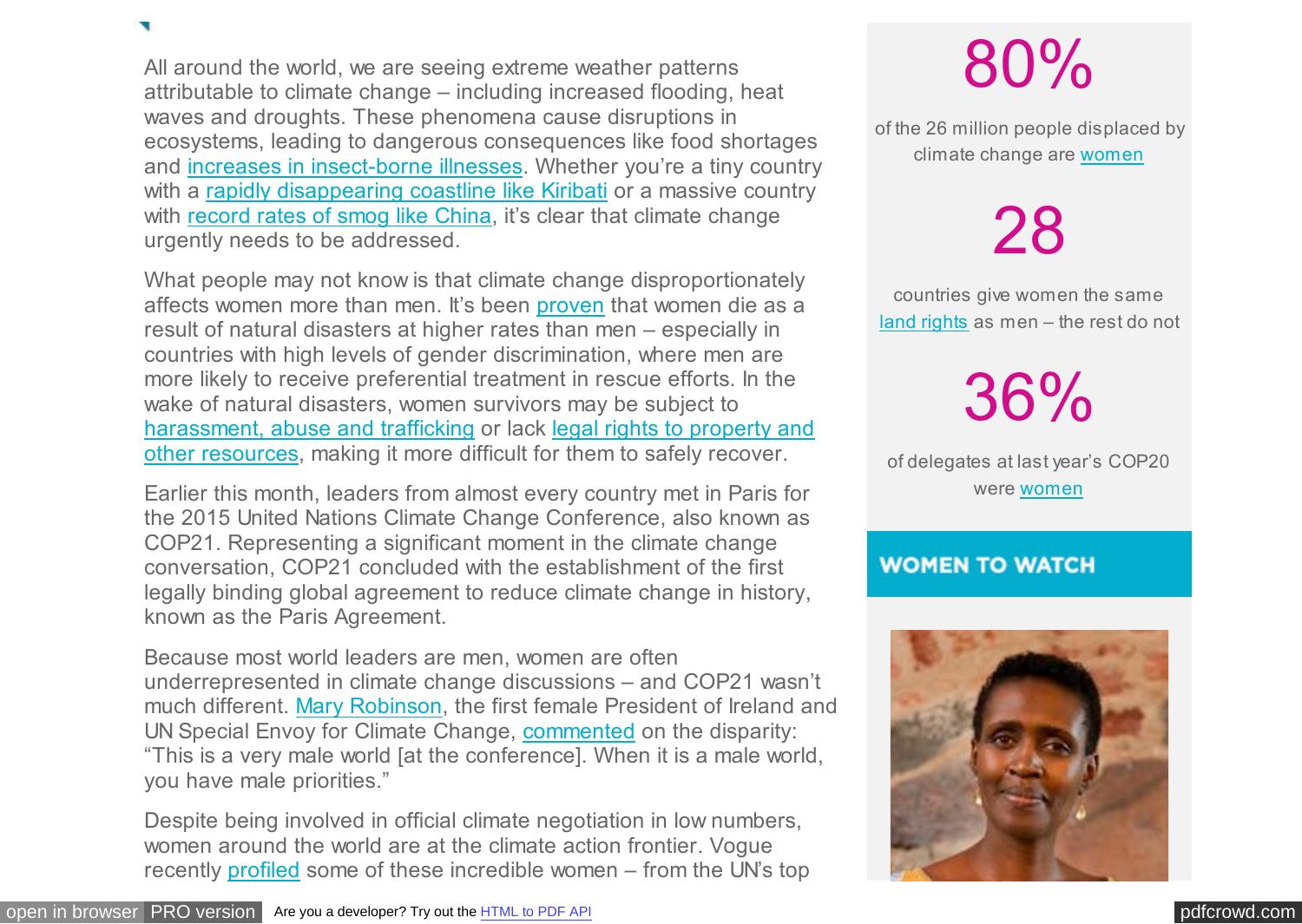climate change official Christiana Figueres, who helped welcome in the Paris Agreement at COP21 by calling it "… an agreement of long-term vision, for we have to turn this agreement into an engine of safe growth," to poet-activist Kathy Jetnil-Kijiner from the Marshall Islands who shared a [poem in support of the Divestment Campaign](http://www.democracynow.org/2015/12/2/marshall_islands_poet_to_the_un) to save the Pacific Islands from flooding, to Ceres President Mindy Lubber who penned a note that appeared in the [Huffington Post](http://www.huffingtonpost.com/we-mean-business/investors-urge-world-lead_b_8312080.html) in advance of COP21 on the need for investors to support more ambitious policies in the journey toward a global low-carbon, climate-resilient economy.

[And while the final Paris Agreement excludes the majority of the original](http://www.upworthy.com/how-a-disagreement-over-human-rights-language-almost-derailed-the-climate-change-treaty) proposed language that would have protected women's rights, we are optimistic that these women and many others will continue to be strong advocates for gender equality as a critical component of the international strategy to combat climate change.

# **Help Us Make Waves** – **A Call for Ideas!**

Thanks for taking the time to read our monthly newsletter! Next month, we will be focusing on international poverty and its impact on women.

Are there women you admire who are working to find poverty solutions around the world? Do you have stories about poverty and how it is affecting women in your country or community? If you'd like to share your answers, please email [WMW@tupperware.com.](mailto:WMW@tupperware.com)

Power the wave: Use the social media buttons at the bottom of this email to share the newsletter out to your own followers!



Winnie Byanyima, founder of the Global Gender and Climate Alliance

*\*Photo from Oxfam.org*

Winnie Byanyima is the co-founder of the Global Gender and Climate [Alliance and currently serves as th](http://gender-climate.org/)e executive director of the development nonprofit Oxfam International (not to mention she's an aeronautical engineer by training). A Ugandan native, Winnie was inspired to join the women's rights movement by her [mother](http://www.theguardian.com/global-development/2015/dec/10/women-injustice-climate-change-thoughts-from-the-paris-talks) who worked in women's clubs to build better lives for women and girls. She even attended Tupperware Brands' luncheon at the World Economic Forum in January 2015!

Earlier this month Winnie [detailed](https://www.devex.com/news/cop21-working-toward-a-deal-for-the-poorest-and-most-vulnerable-87463) her wish list for the Paris Agreement: substantial money for adaptation, a commitment to phase out carbon fuels by 2050, a legally binding agreement and the inclusion of women's rights language in the framework of the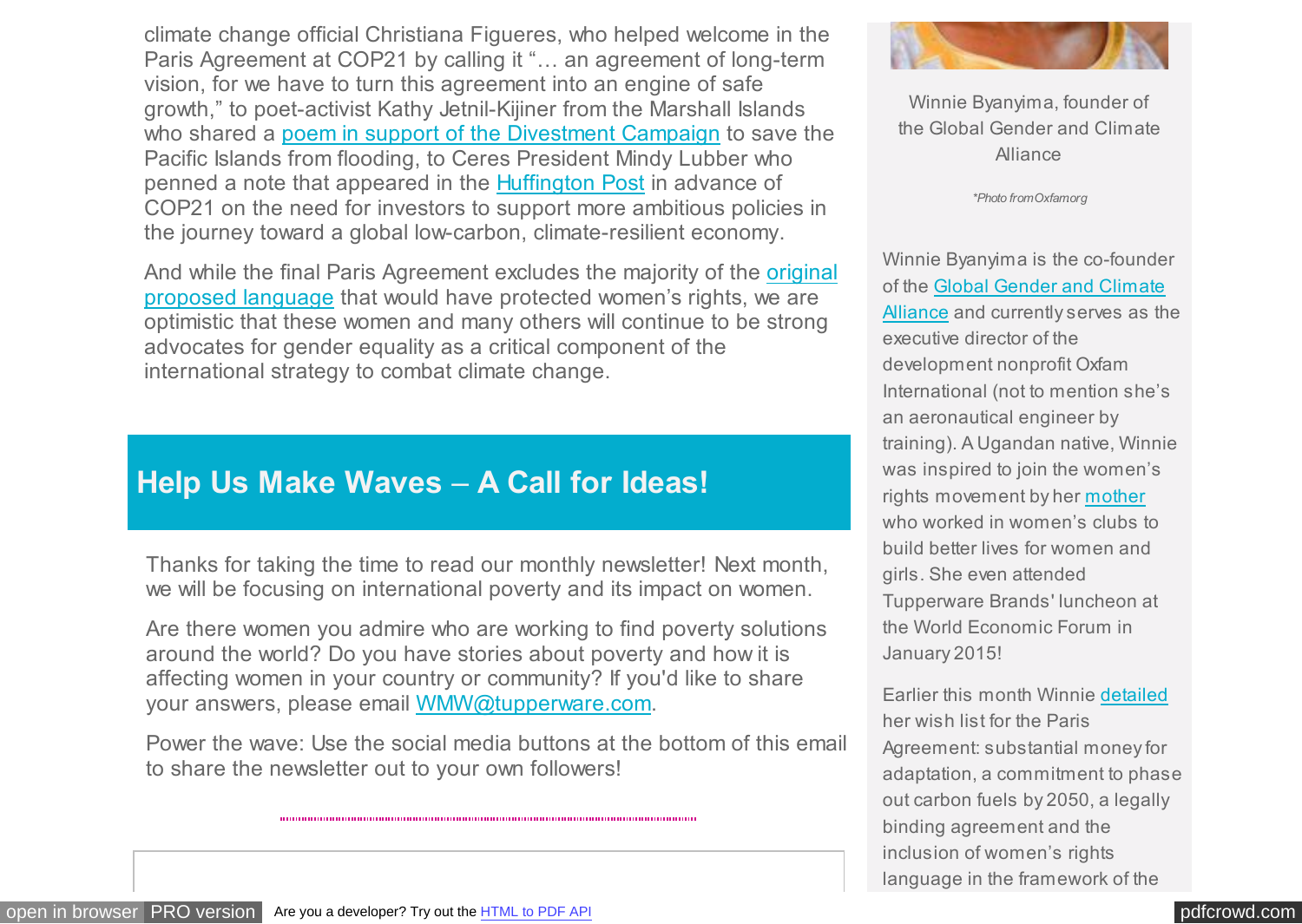#### agreement.

#### **Sweden educates its teenagers on feminism**



All 16-year-olds living in Sweden will receive a copy of the book

This month, the Swedish Women's Lobby announced that every 16 year-old in Sweden will receive a copy of Nigerian author [Chimamanda Ngozi Adichie's We](https://www.goodreads.com/book/show/22738563-we-should-all-be-feminists) Should All Be Feminists. This powerful book is based off of Adichie's 2013 [TED Talk,](http://tedxtalks.ted.com/video/We-should-all-be-feminists-Chim) which offers revolutionary insight into the meaning of the term feminist. Announcing the initiative, the chairperson of the Swedish Women's Lobby, Clara Bergland, expressed hope that the effort would spark a national conversation about gender, declaring, "this is the book that I wish all of my male classmates would have read when I was 16." (via [Vox\)](http://www.vox.com/2015/12/7/9859150/chimamanda-adichie-feminism-sweden)

#### **PURPOSE WATCH**

## **DuPont commits \$10 billion (yes - with a B) to researching food security**

This month American chemical company DuPont issued a list of sustainability initiatives for 2020. The company's efforts include a \$10 billion investment in research and development of food security solutions that will ensure more people have easy access to nutritious and affordable food. This move will have a positive impact on the lives of [800 million people](http://www.justmeans.com/blogs/dupont-commits-10b-investment-in-sustainable-food-rd) around the world who currently suffer from chronic hunger – a condition that [disproportionately](http://www.unwomen.org/en/news/in-focus/commission-on-the-status-of-women-2012/facts-and-figures) affects women and girls. (via [TriplePundit\)](http://www.triplepundit.com/2015/12/dupont-commits-10-billion-food-security-research/)

# **Uber drives women in Saudi Arabia**

In the world's only country that bans

## **Saudi women run for office and vote in historic election**

On December 12, Saudi Arabian women had the opportunity to both run and vote in their country's elections for the first time, effectively putting an end to Saudi Arabia's position as the last country in the world to bar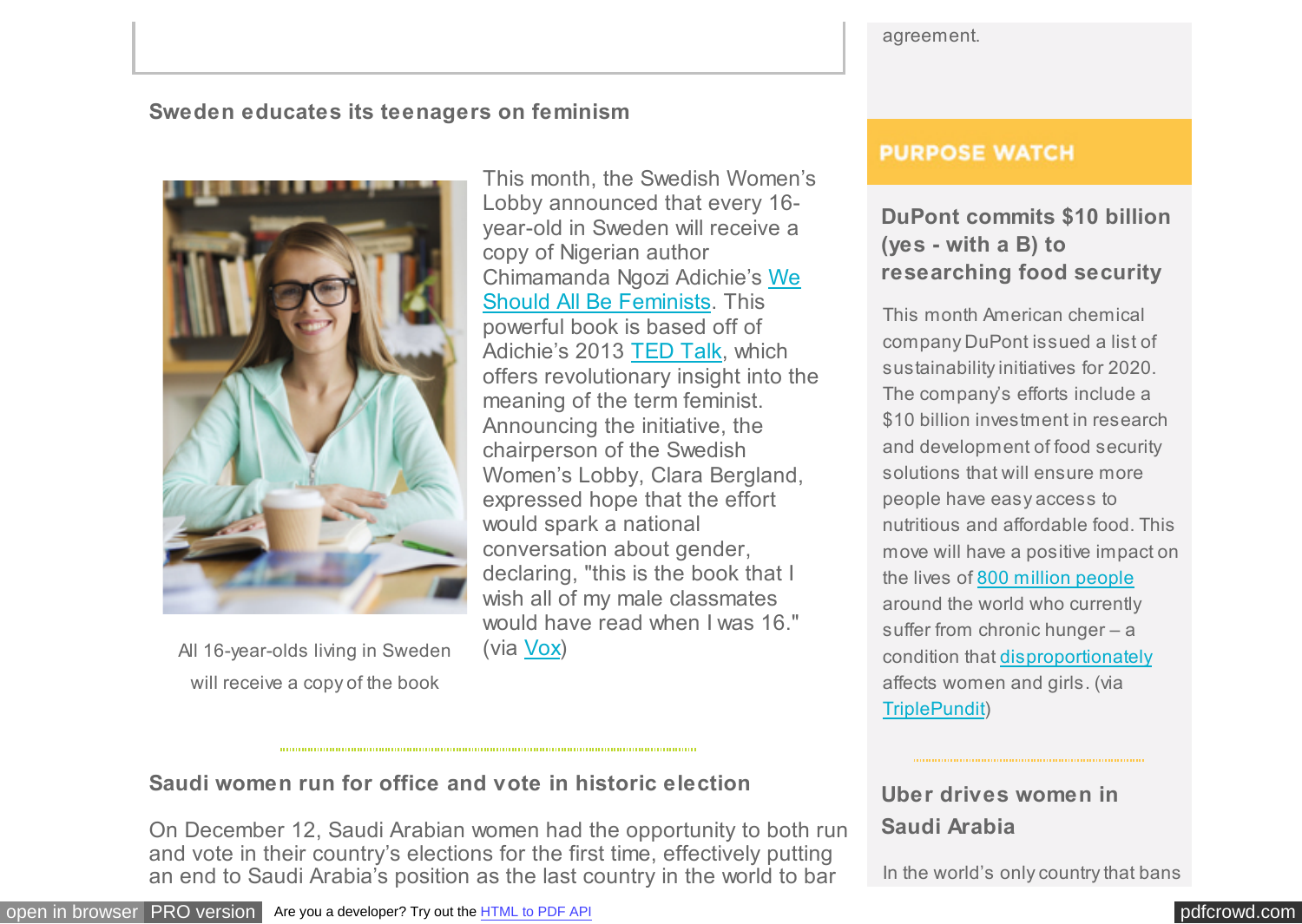an end to Saudi Arabia's position as the last country in the world to bar women from voting. At least 19 women were elected to hold office on local councils in various regions within the country – a big accomplishment, considering that female candidates were subject to [fines](http://mashable.com/2015/12/12/saudi-arabia-women-elections/#xdPQpiAP9iqL) for speaking directly to male constituents. While Saudi women were allowed to run only in local elections, this signifies an important moment in the women's rights movement in Saudi Arabia and opens the door for [expanded political participation for women in the future. \(via](http://www.nytimes.com/2015/12/14/world/middleeast/saudi-arabia-women-elections.html?_r=0) New York Times)

### **Angela Merkel is TIME's Person of the Year**

This year, TIME Magazine proclaimed German chancellor Angela Merkel 2015's [Person of the Year.](http://time.com/time-person-of-the-year-2015-angela-merkel/) This marks the first time the prestigious title has been awarded to a woman in 29 years. The announcement prompted TIME to publish [an article](http://time.com/4141766/time-person-of-the-year-angela-merkel-women/) about why it has taken so long to have a woman in the position – in doing so they called out the imbalance of gender among world leaders, claiming, "the label of Person of the Year tends to favor people with institutional power. […] Since 1986 there've been four U.S. Presidents in the mix — three of them twotermers, all of them men. Plus a handful of leaders of the Soviet Union (and Russia), also all men. The Pope keeps being a man. And it's a lot easier to make news from an address like the White House, the Kremlin or the Vatican." (via [TIME\)](http://time.com/time-person-of-the-year-2015-angela-merkel/)

# **TUPPERWARE BRANDS MAKING WAVES**

As 2015 draws to a close, CEO Rick Goings reflects on some of Tupperware Brands' successes this year and some of the things we can look forward to in 2016.

women from driving, car service company Uber stepped up to the plate to offer women free rides to voting locations during the historic election that allowed Saudi women to vote for the first time. The move, done in partnership with the Saudibased Al-Nahda Philanthropic Society for Women, was designed to boost rates of female participation in the elections. (via [Reuters\)](http://www.reuters.com/article/us-saudi-election-women-idUSKBN0TU2TU20151211)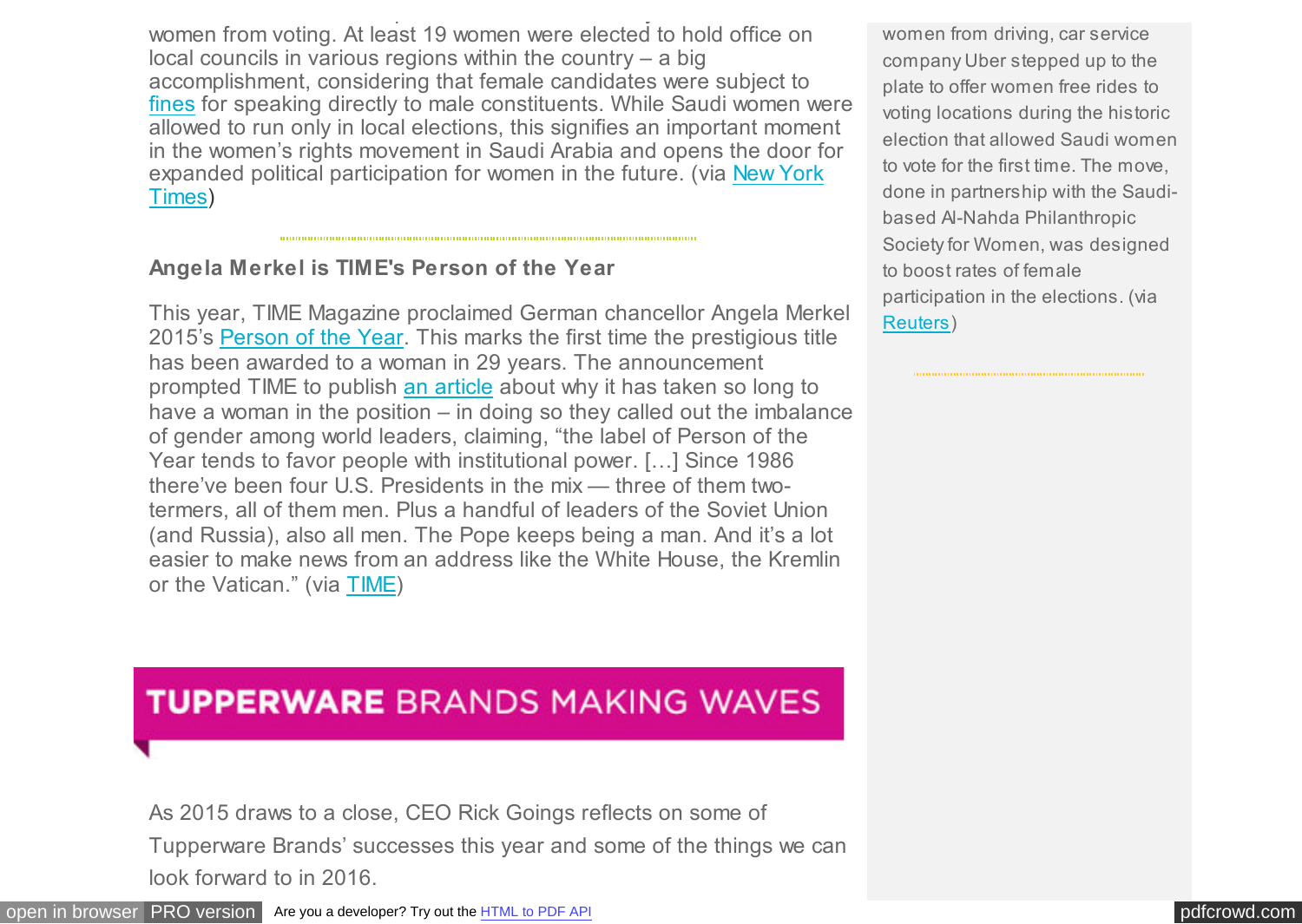*For years, Tupperware Brands has been a leading voice on the need for focus and action on women's empowerment and parity, and I'm proud to report that we further bolstered our commitment in 2015. Last January at the World Economic Forum (WEF) in Davos, Switzerland, we hosted a Women's Empowerment luncheon, cohosted by former U.S. Global Women's Issues Ambassador-At-Large Melanne Verveer. The luncheon convened 42 of the world's leading influencers on women's issues to discuss the role of confidence and its effects on women's financial success across cultures and economies. Next month, Tupperware Brands will again attend the [forum](http://www3.weforum.org/docs/WEF_AM16_Programme.pdf) and continue to advance the gender parity conversation. I look forward to sharing a recap of conversations around women's empowerment following the event, so please stay tuned for updates in the February issue.*

*I fully believe that in order for gender parity to continue to make progress, men need to also be a part of the movement, which is why Tupperware Brands continued its work this year with UN Women's [HeForShe Campaign](http://www.heforshe.org/) alongside other leading global brands like Unilever and PwC. I also became a HeForShe 10x10x10 Corporate Impact Champion, which means I committed to making gender equality an institutional priority, committing to real change within and beyond Tupperware Brands. As part of our partnership with HeForShe, we have been conducting a comprehensive audit of the gender composition of Tupperware Brands, and once finalized, will use those results to develop an action for achieving 50/50 equality within our company. In 2016, we're excited to dive into those results and further deliver on our commitment.*

*We were also able to advance our partnership with Georgetown University on a first-of-its-kind research study that examines the relationship between women's confidence and economic success. Our goal is to demonstrate that women's confidence is a key driver of economic development across the globe. We are excited to provide an initial sneak peek of findings at WEF in January, and we'll continue to move this research forward throughout the year in preparation for a full launch of the study's findings.*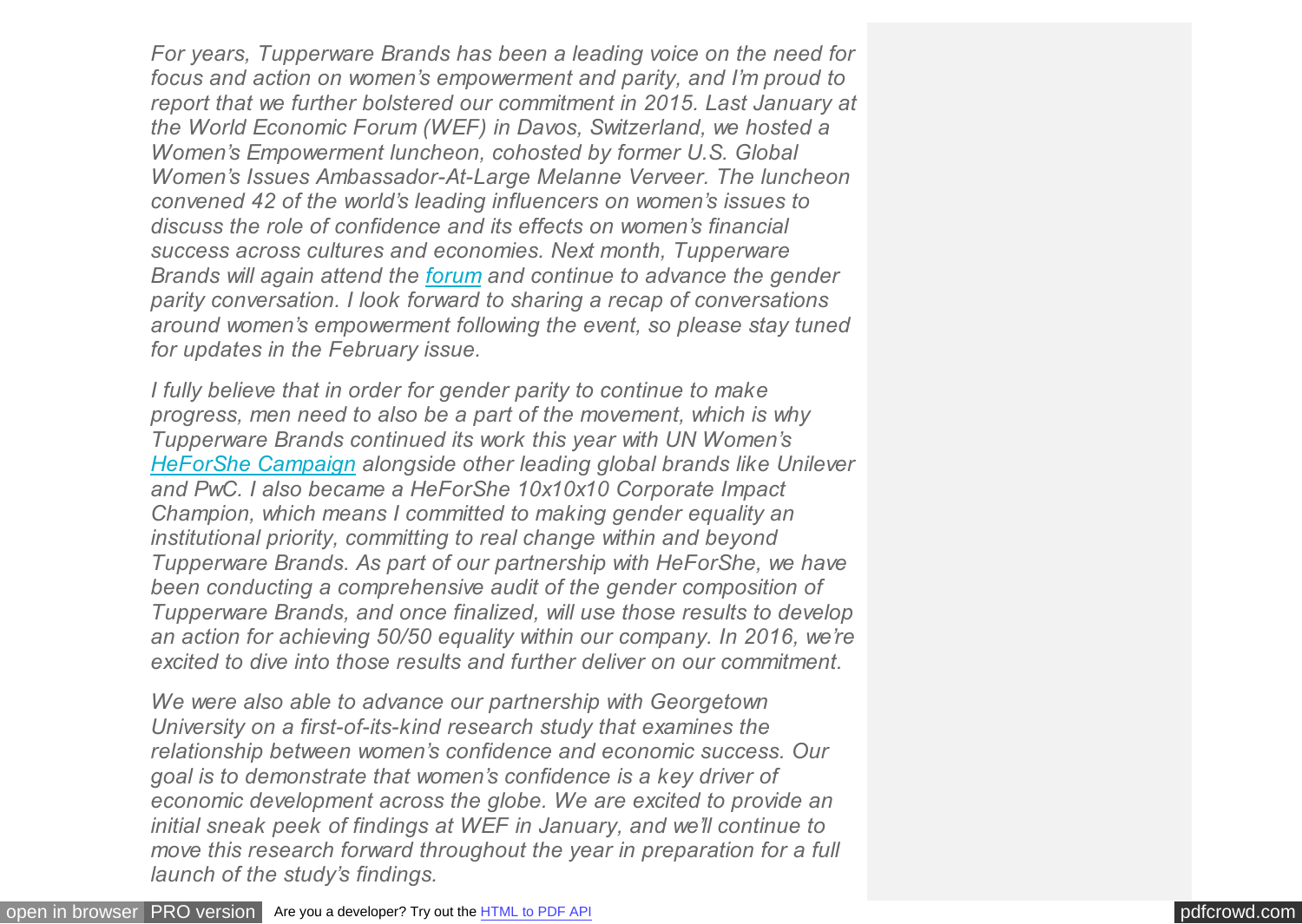*Most importantly, I want to thank our associates and salesforce for their continued support to further women's empowerment across the globe in 2015 – the success of Tupperware Brands and the healthy growth of our communities would not be possible without them. I personally am hopeful about 2016 and the continued positive social change it promises. I hope you'll join me and the company in our continued effort to catalyze women's economic empowerment worldwide next year. Have a safe and happy New Year!*

*Rick* 

Rick Goings Chairman & CEO Tupperware Brands Corporation

# **Tupperware Brands Woman of the Month**



[open in browser](http://pdfcrowd.com/redirect/?url=https%3a%2f%2ft.e2ma.net%2fshare%2finbound%2ft%2fpwl0s%2fldkrsu&id=ma-160105150004-5a6c9869) [PRO version](http://pdfcrowd.com/customize/) Are you a developer? Try out th[e HTML to PDF API](http://pdfcrowd.com/html-to-pdf-api/?ref=pdf) provided and the ATML to PDF API [pdfcrowd.com](http://pdfcrowd.com)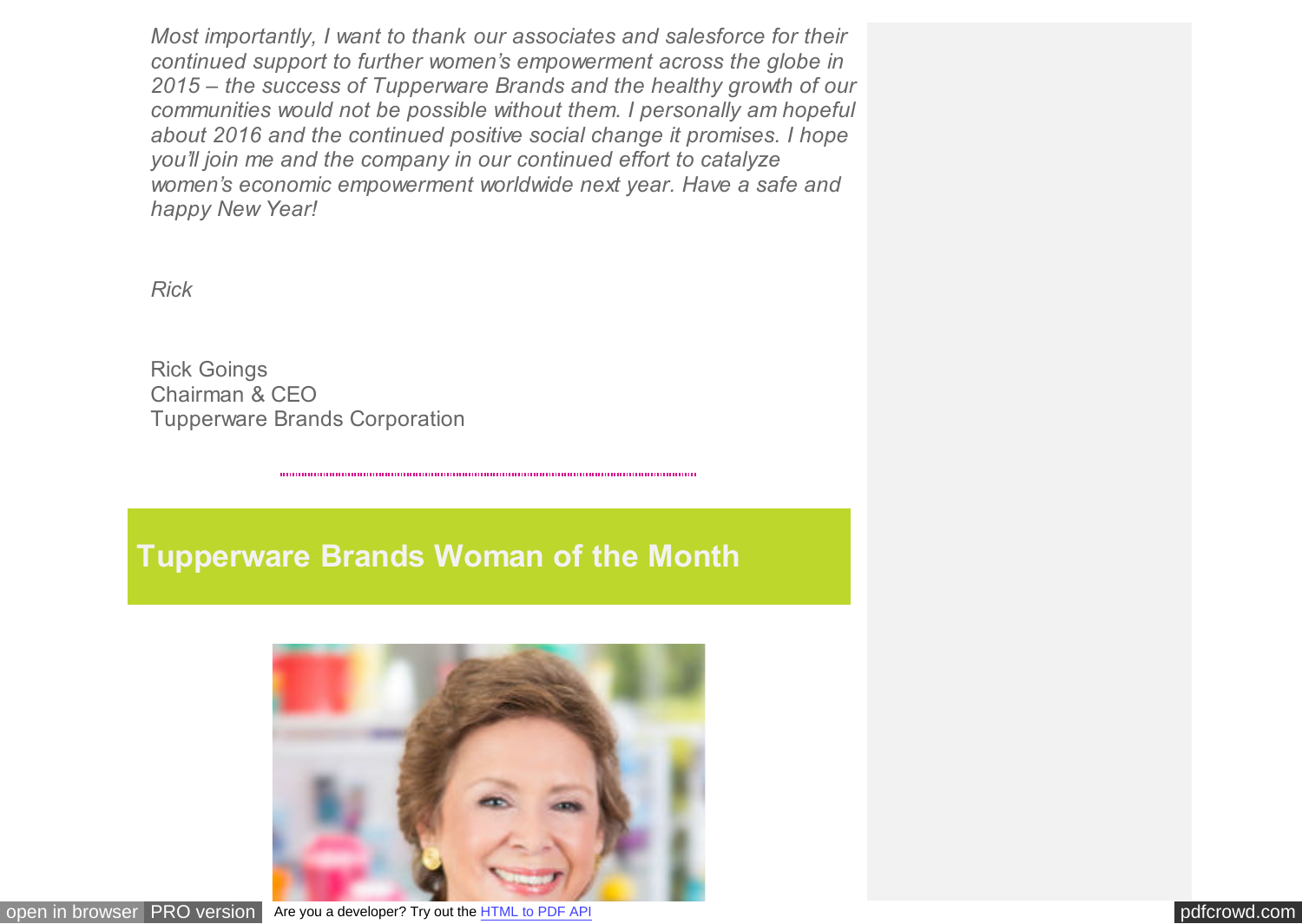

Yolanda Londoño is the Vice President, Global Social Responsibility at Tupperware Brands

Our Woman of the Month for December is Yolanda Londoño, Vice President, Global Social Responsibility at Tupperware Brands. Read on to see how she reflects on 2015 and looks forward to charitable giving in 2016.

### **1. What's your most memorable or favorite community engagement project that you've worked on with Tupperware Brands?**

My tenure at Tupperware Brands has been amazing in every way. Over the past nine years I have worked on projects that educate girls, empower women, engage men, transform communities and ultimately improve each and every person involved in their ideation, organization and execution. Top of mind are of course projects around Boys & Girls Clubs – in the U.S., Canada, Mexico and South Africa – that demonstrate how alike kids are around the globe. Caring adults, a safe physical space and the opportunity to discover the giant within … sounds simple … right? Being a part of this movement for youth is thrilling and incredibly rewarding.

**2. What's one piece of advice you learned in 2015 that you'd like to share with our readers for 2016?**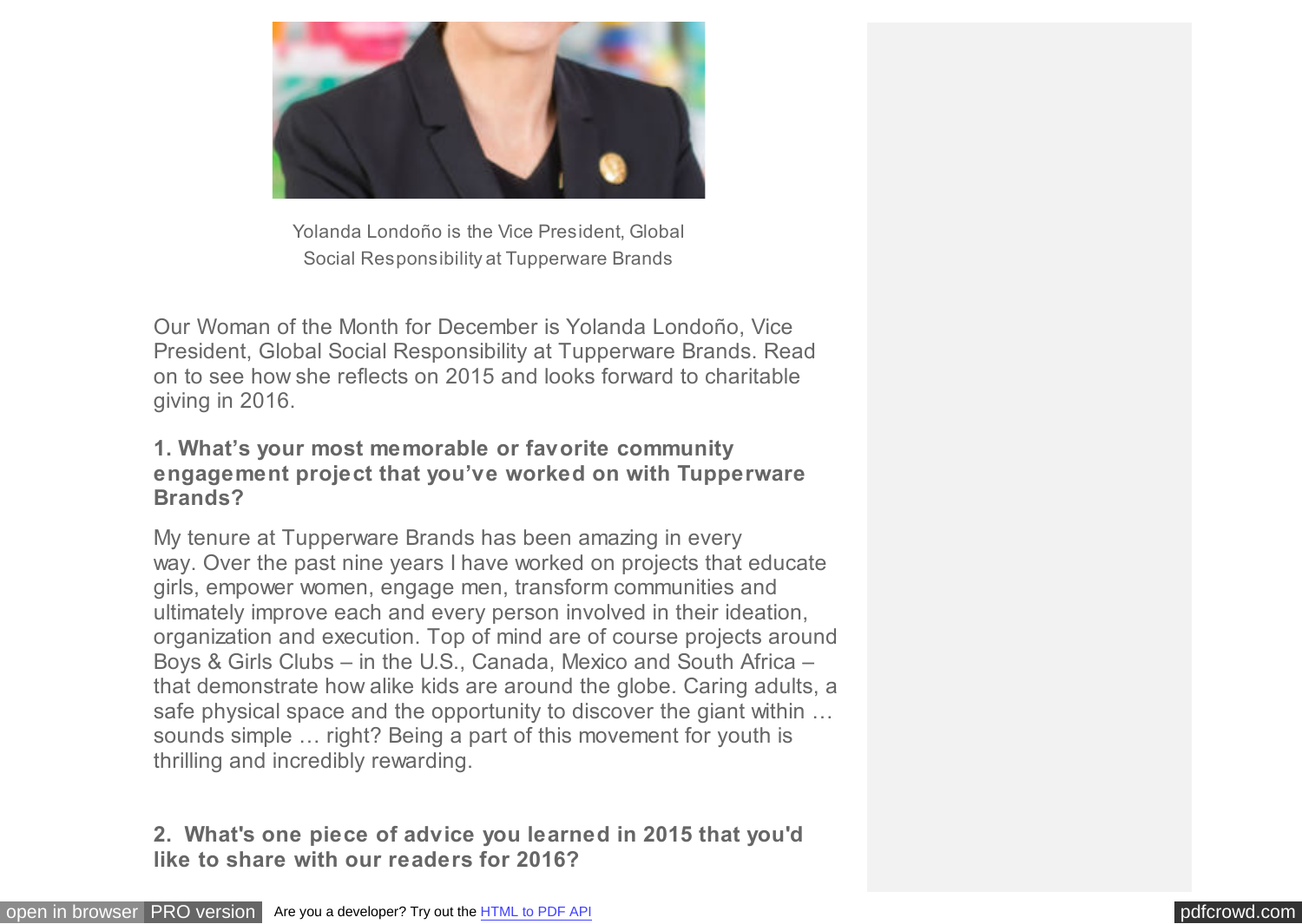More than advice, I'd like to share a reflection. Our days are filled with an abundance of information on celebrities and notable worldly leaders and individuals whose accomplishments and feats fill us with wonder and admiration. We live in awe of people we will probably never meet – we post and repost videos and tweets – and yet we often fail to recognize significant and equally marvelous acts of kindness and selflessness in people close and familiar to us. So, in 2016 before praising the celeb(s) of the moment, let's take a look at our parents, spouses and partners, kids and colleagues! My guess is that we will be able to celebrate incredible milestones with the really important people in our lives in a very up-close and intimate way.

### **3. What are your priorities for Tupperware Brands charitable giving in 2016?**

I love this time of the year! It is about fresh starts, clean slates and a new journey. And that is how our team approaches 2016. Our journey started nine years ago by imagining a 12-year-old girl, anywhere in the world, and working with colleagues and members of our sales force on programs that offered her the opportunity to continue her education and reach her dreams. We then focused on specific tools to help all young people thrive: after school programs, health and wellness, arts and cultural offerings, basic needs and completion of formal education. Now we are facing a new reality. Jobs as we have known them are scarce and unreliable. The skills gap between employers and job seekers is endemic so we must support efforts to enhance soft skills for young people in the labor force. Next, we are delighted with our partnership with UN Women and the HeForShe movement. We have the potential to galvanize the millions of people we work with to seek a more equitable and fair environment for women and girls – a world where men and women can contribute equally to a future filled with hope and opportunity.